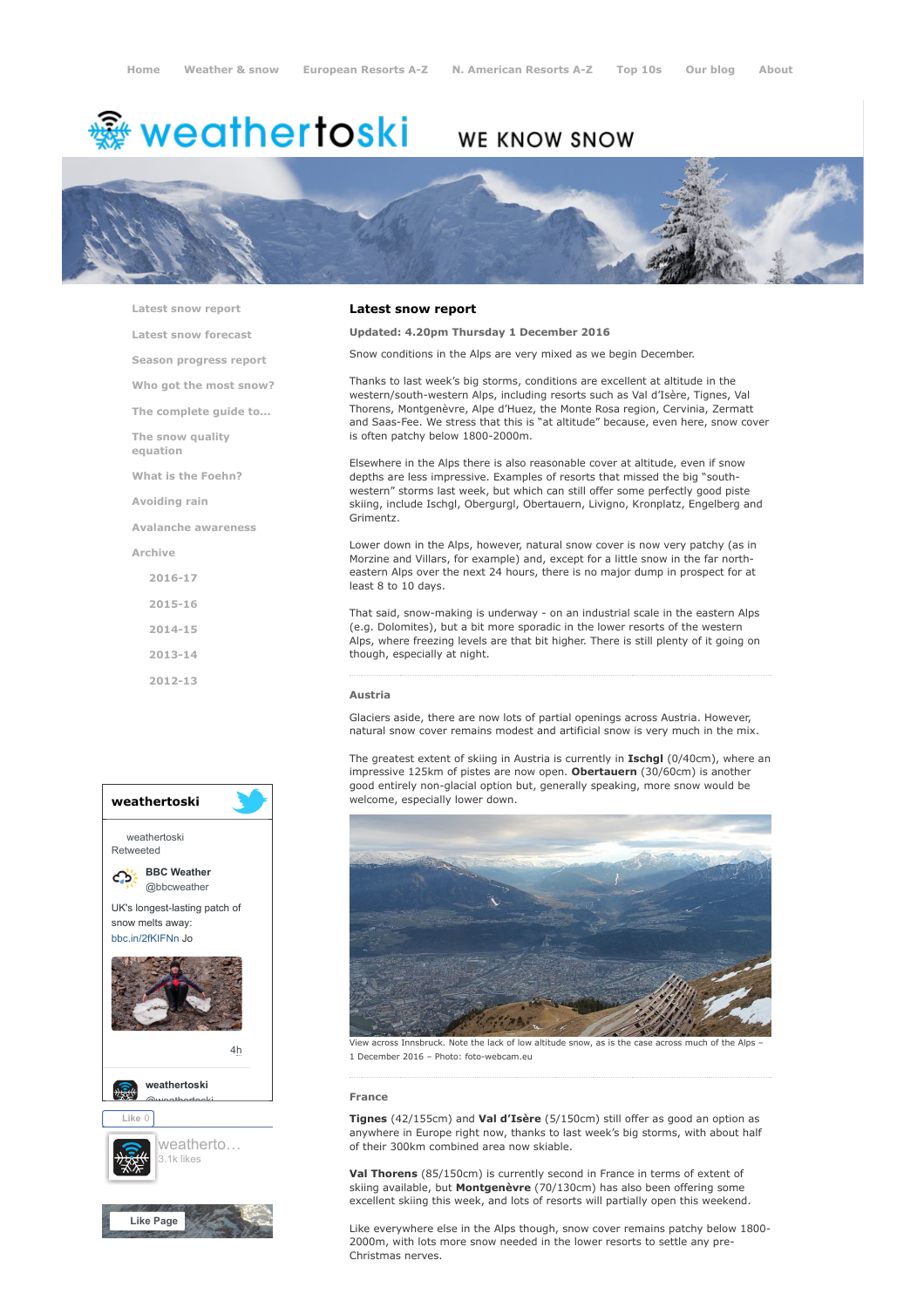Follow me on: *<u>twitte</u>* 

Tweet this page

[Tweet](https://twitter.com/intent/tweet?original_referer=https%3A%2F%2Fwww.weathertoski.co.uk%2Fweather-snow%2Farchive%2Fsnow-report-01-12-2016%2F&ref_src=twsrc%5Etfw&text=Weather%20to%20ski%20-%20Snow%20report%20-%201%20December%202016&tw_p=tweetbutton&url=https%3A%2F%2Fwww.weathertoski.co.uk%2Fweather-snow%2Farchive%2Fsnow-report-01-12-2016%2F)





## Contact us...

Got a burning question about weather or snow conditions in the Alps? [Contact us](https://www.weathertoski.co.uk/about-1/contact-us/) and we'll do our best to answer it...

E: [info@weathertoski.co.uk](mailto:fraser@weathertoski.co.uk)

T: +44 (0)20 3151 3154



Excellent snow cover in Montgenèvre, even at resort level – 1 December 2016 – Photo: montgenevre.com

#### Italy

The western Italian Alps (at altitude) currently have the best natural snow cover in Italy. Cervinia (35/160cm) still leads the way with 66km of pistes (shared with Zermatt) open today, but much more is expected to open this weekend.

The Monte Rosa region (Champoluc, Gressoney, Alagna) also has a lot of snow at altitude and will be open this weekend with up to 180cm of settled snow on its upper slopes. Further east there is less natural snow, but **Livigno** (0/50cm) is open on a daily basis.

Snow-making is currently transforming the pistes in the Dolomites, where Kronplatz (20/40cm) has about half of its 32 lifts running today.



Deep snow at high altitude in the Monte Rosa region – 1 December 2016 – Photo: monterosaski.com

#### Switzerland

Snow conditions in Switzerland are best at altitude in the south, especially in Zermatt (0/110cm) and Saas-Fee (10/135cm), though snow cover at resort level remains patchy.

There are lots of partial openings elsewhere in Switzerland, including **Davos** (0/30cm), Verbier (10/65cm) and Grimentz (20/50cm), with more in the pipeline this weekend. As with elsewhere in the Alps, however, snow cover is patchy below 1800-2000m, with very little new snow in the medium term forecast.



Magnificent weather in Zermatt, which is set to continue for some time to come – 1 December 2016 – Photo: zermatt.ch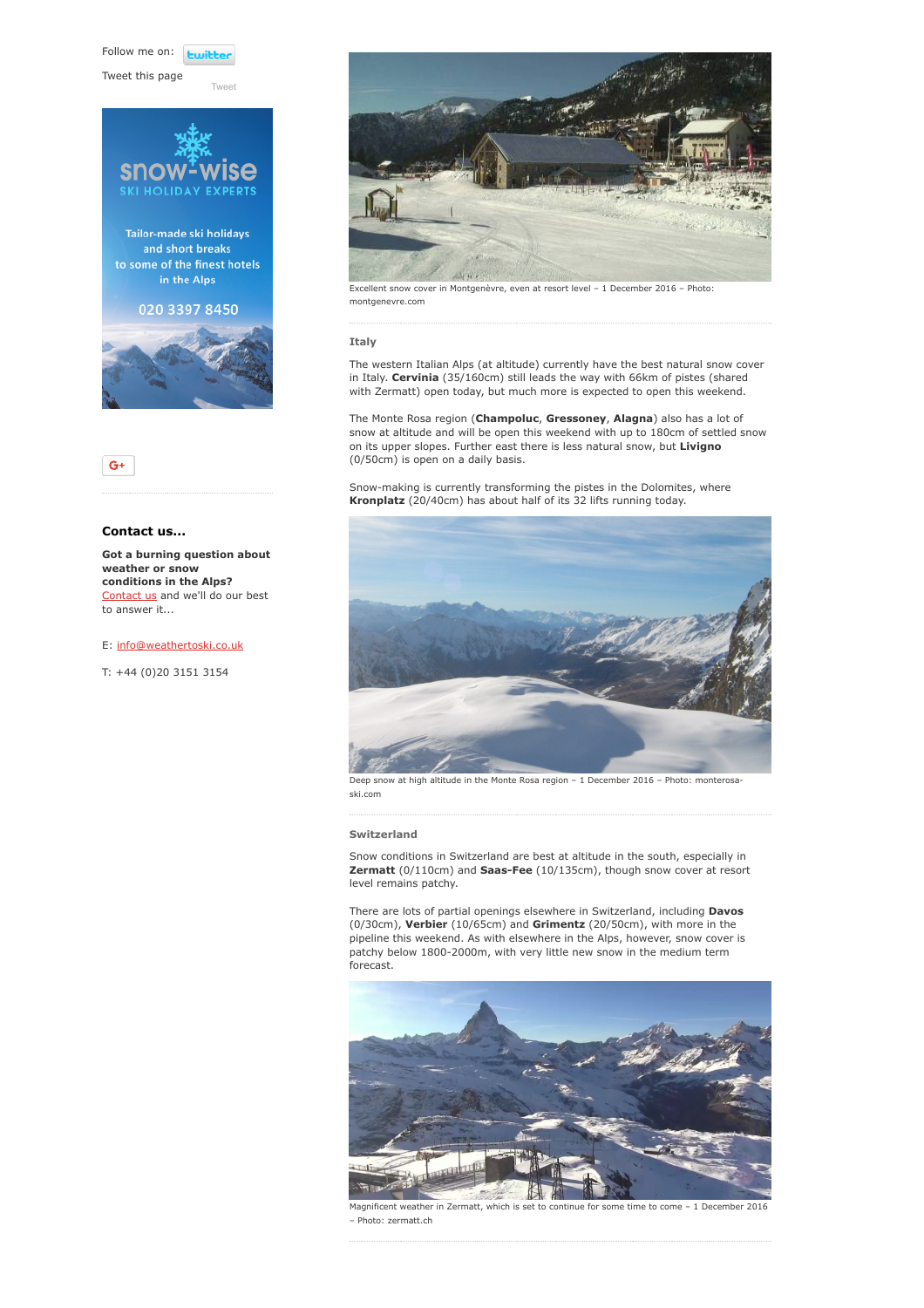#### Rest of Europe

In the Pyrenees, Andorra's Pas de La Casa (15/35cm) is open and offering decent piste skiing, despite its modest snow depths. It will be joined by neighbouring Soldeu tomorrow. Spain's Baqueira Beret (5/25cm) is also offering some reasonable piste skiing but, generally speaking, the Pyrenees could do with some more snow, especially lower down.

Lots of Scandinavian ski resorts are now at least partially open. Norway's Geilo has a healthy 80cm mid-mountain base, despite only very modest recent snowfalls. The snow is that bit fresher in Sweden's Åre, where the mid-mountain base is now 51cm. Finland's Levi (40cm mid-mountain base) is also in good shape, with more snow in the forecast.

At present the Scottish ski resorts do not have enough snow to offer any liftserved skiing.



Excellent snow conditions in Levi in Finland – 1 December 2016 – Photo: levi.fi

#### USA

Conditions are much improved in the western US compared with a week or two ago, with new snow for most resorts and more in the forecast.

With 75cm of new snow earlier this week, Utah's **Snowbird** (105cm midmountain base) is skiing particularly well right now. Jackson Hole (64/120cm) is also in great shape, despite the limited number of lifts open.

Colorado resorts have generally seen more modest snowfalls, but there is still good skiing to be found in both Breckenridge (46cm upper base) and Telluride (53cm upper base).



Deep powdery snow in Snowbird this week – 1 December 2016 – Photo: facebook.com/snowbirdUT

#### Canada

Conditions are excellent in Whistler (172cm upper base) at the moment, with well over 1m of new snow in the last week and more forecast over the next few days, before it turns sunnier but much colder early next week. 18 of the area's 26 lifts are now up and running

Further inland, the best bet remains **Sunshine Village** (88cm upper base), near Banff, where over 70 trails are open and snow is also forecast. A handful of other western Canadian resorts are also open with lots more due to join them this weekend.